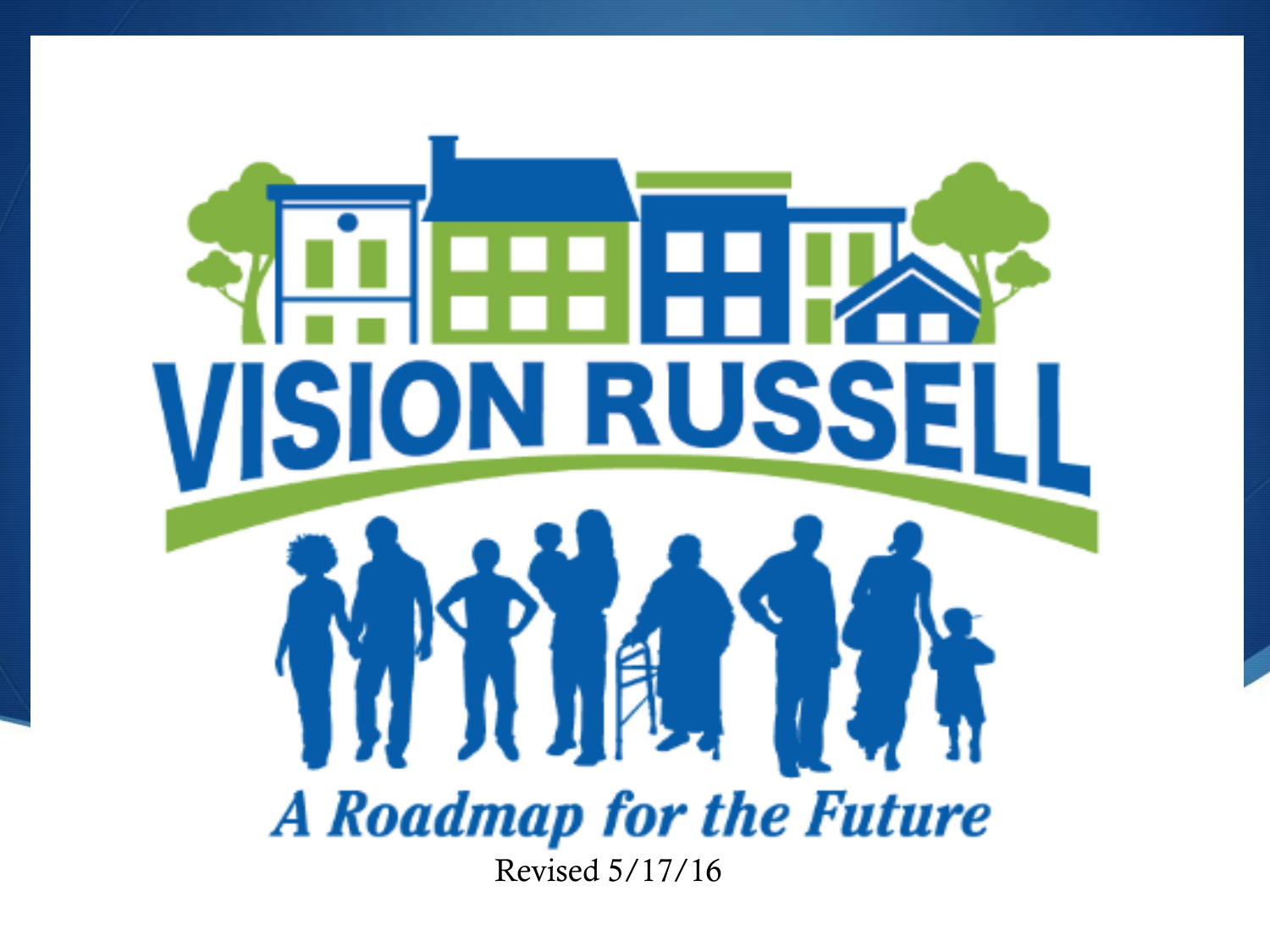

- Choice Neighborhoods Implementation Grant Application
- Vision Russell Transformation Plan Overview
- Beecher Terrace Master Site Plan Update
- Mixed-Income, Multi-Generational Housing Types
- Lunch and Breakout Groups
- **Concluding Remarks**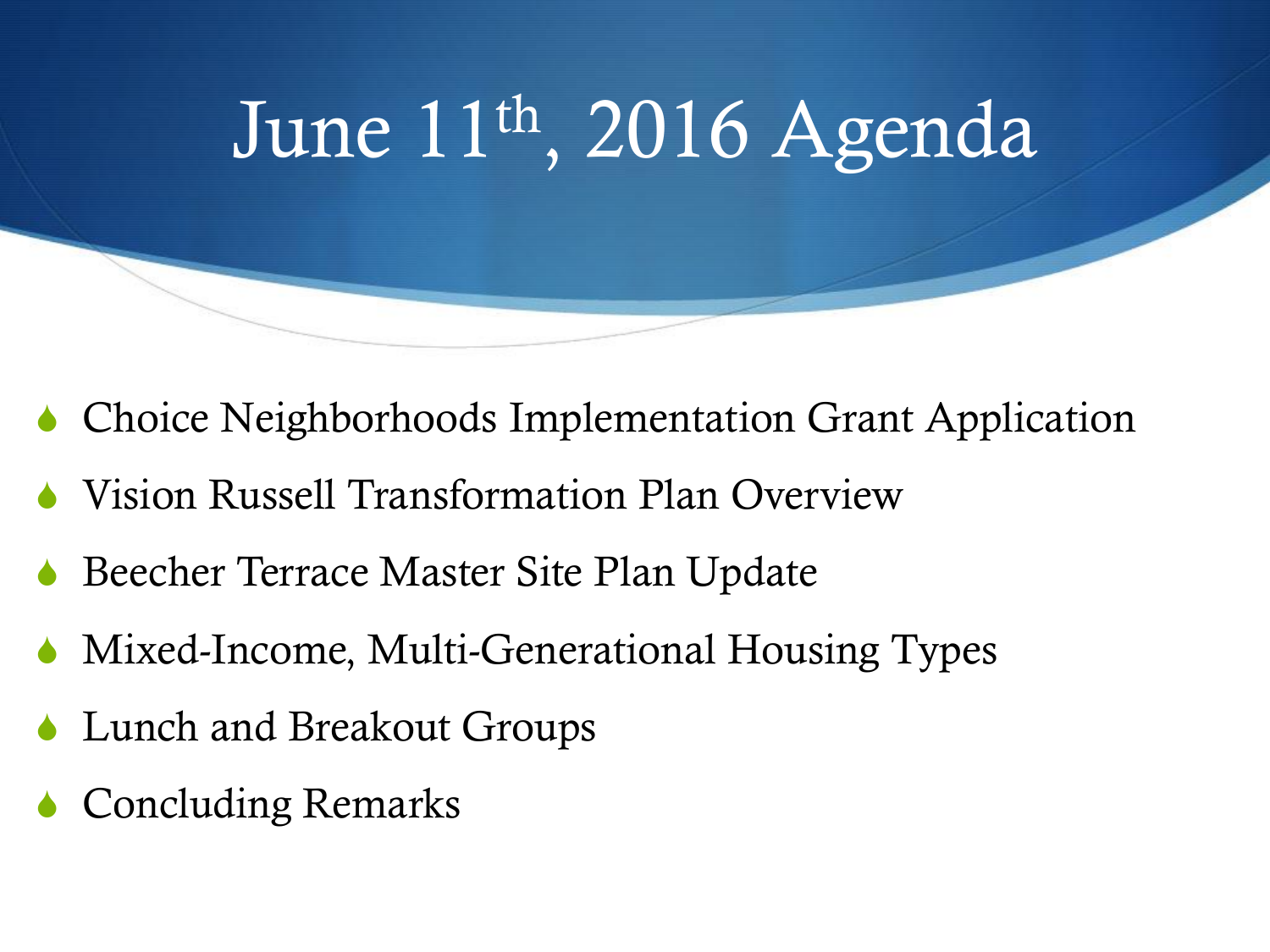## Choice Neighborhoods Implementation Grant Application

- **↓ By June 28, 2016:** LMHA plans to submit a Choice Neighborhoods Implementation Grant application to HUD for approximately \$29,500,000 to:
	- Rebuild the Beecher Terrace site over approximately six years
	- Improve educational and economic opportunities for all Russell residents, with a focus on Beecher Terrace residents
	- $\bullet$  Implement Critical Community Improvements in Russell neighborhood
	- **S** Provide relocation and supportive services to Beecher households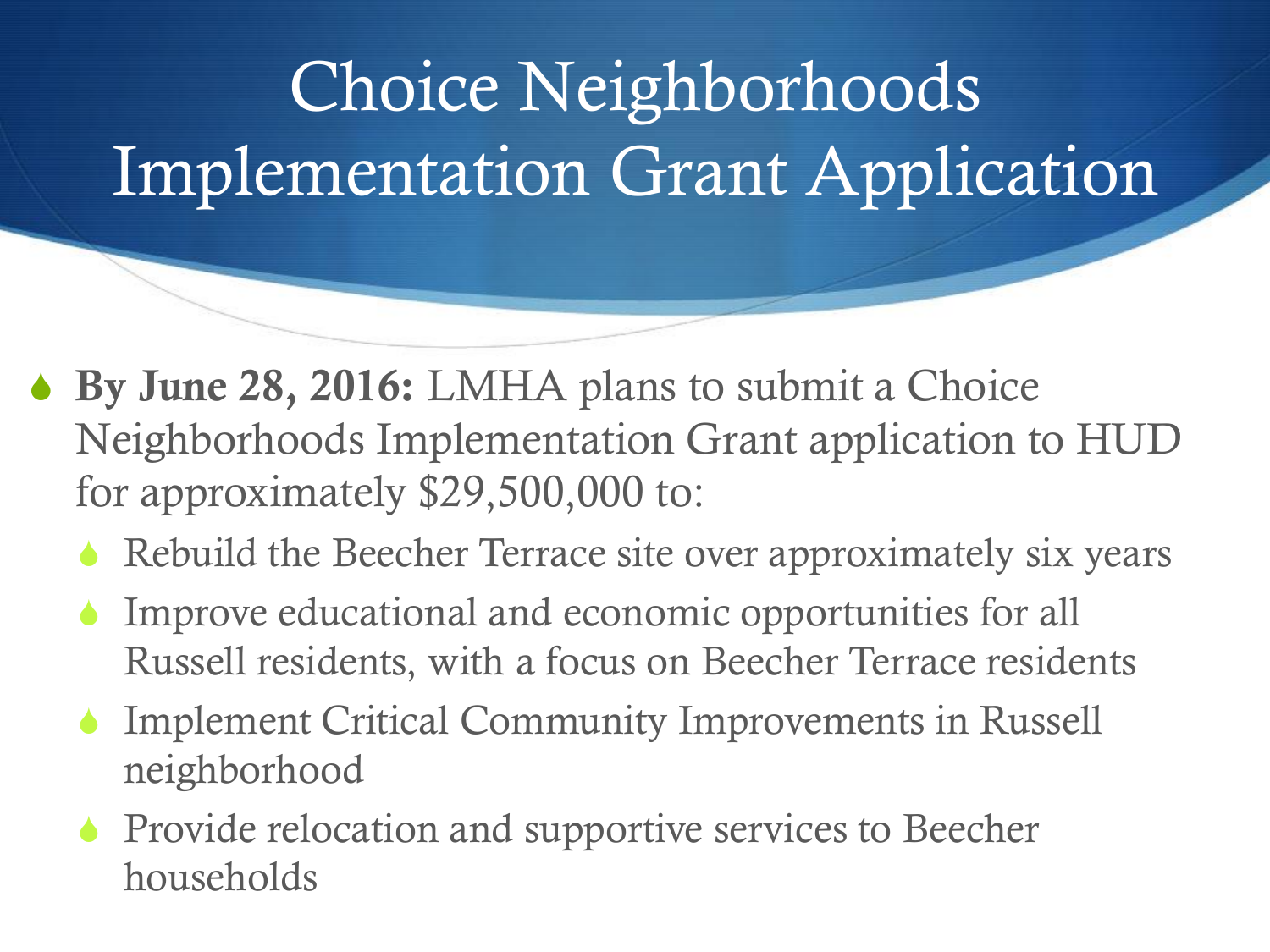### Beecher Terrace Transformation

- The new Beecher Terrace will be a mixed-income, mixed-use community with housing that addresses the needs expressed by current residents during survey interviews.
- Even if LMHA is not awarded an Implementation grant, we still plan to rebuild Beecher Terrace, but it will likely take more than 6 years to complete.
- Off- site Beecher Terrace replacement units will be located elsewhere in Russell or in other high quality neighborhoods throughout the city
	- Energy efficient units  $=$  reduced utility bills
	- Mixed-income sites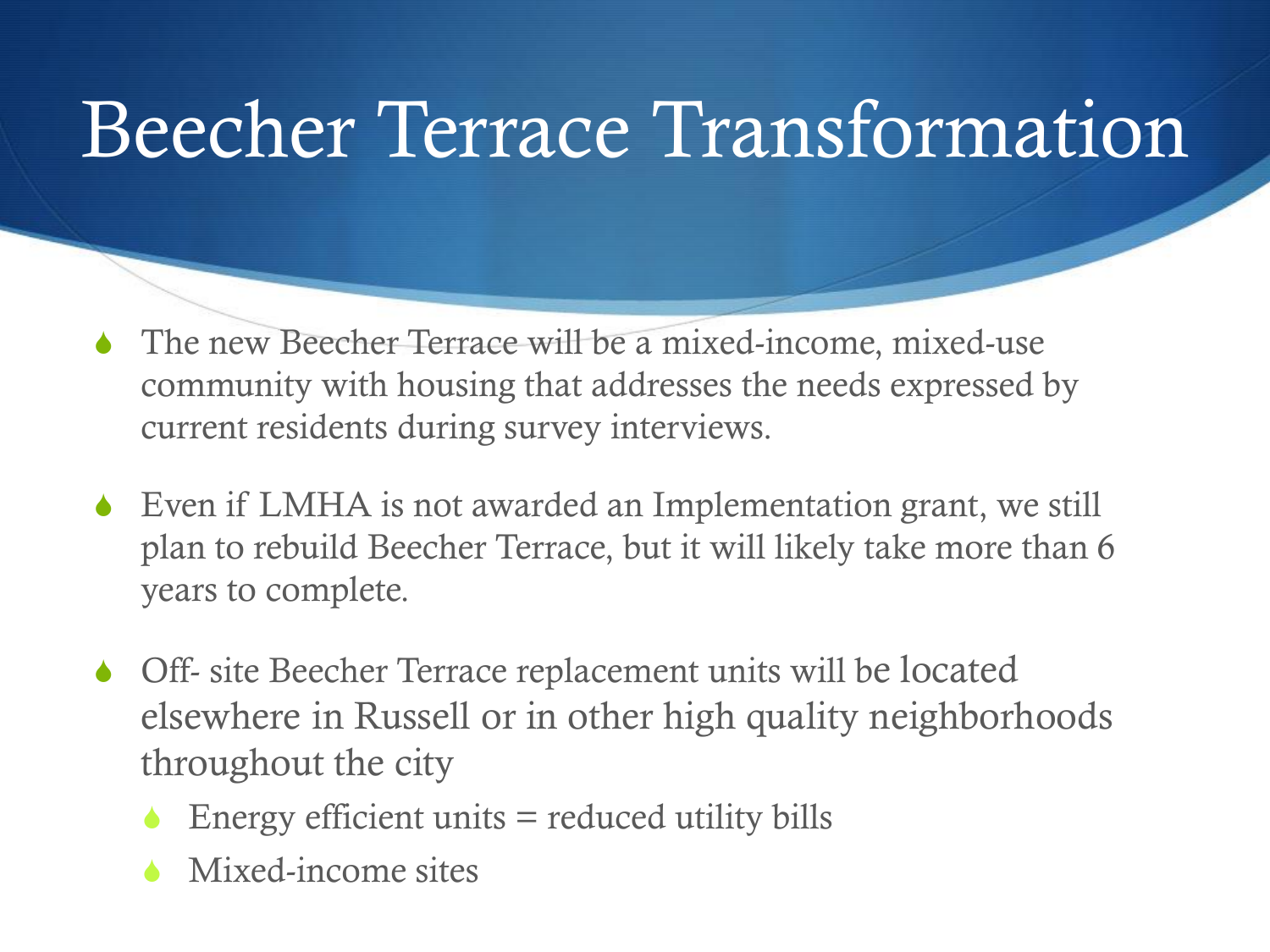## Planned Supportive Services Activities

- $\blacklozenge$  In-depth needs assessment with every Beecher Terrace household
- $\triangle$  Case management services will be provided to all Beecher Terrace residents
- $\blacklozenge$  Referrals will be made to various community service providers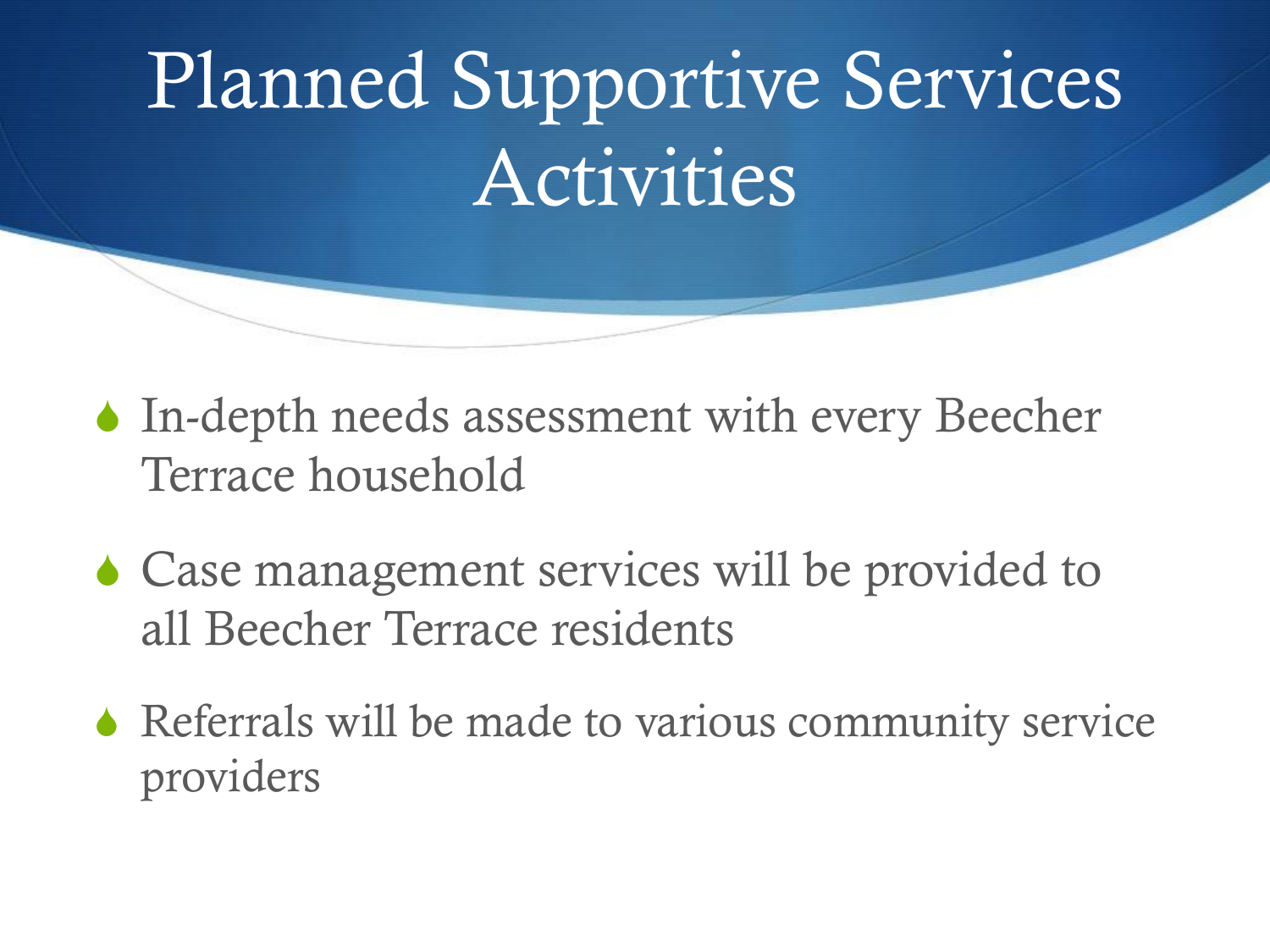# Critical Community Improvements

- Owner-Occupied Home Rehab Program
- Rental Unit Rehab Program
- Targeted Redevelopment of Vacant and Abandoned Properties
- Microbusiness Loan Program
- **Small Attraction Loan Program**
- Other Critical Community Improvements are still being identified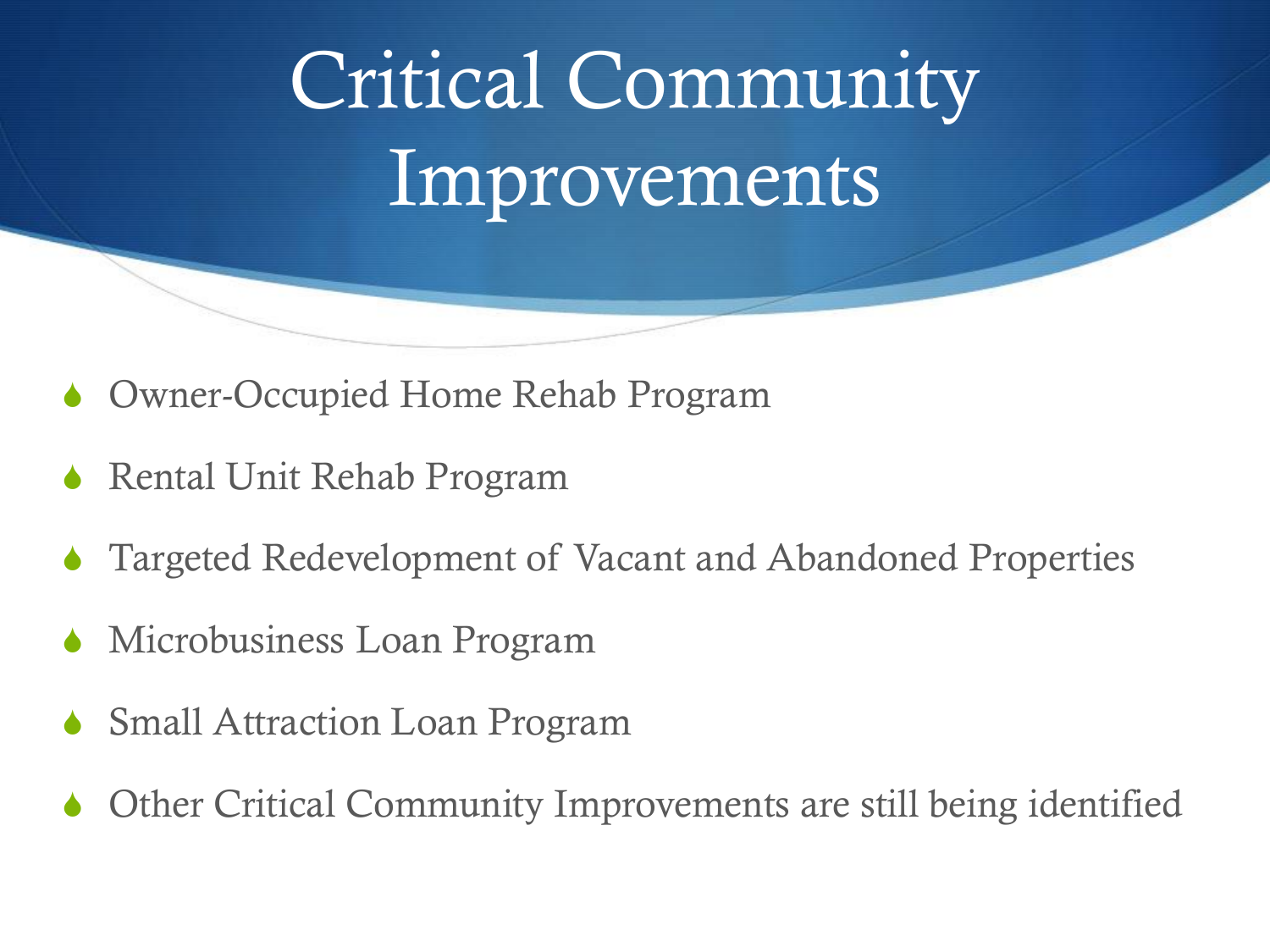#### Relocation

#### **NO RELOCATION BEFORE SUMMER 2017**

- An in-depth Beecher Terrace Relocation Meeting was held on May 16<sup>th</sup>, 2016. If you were unable to attend and need more information please visit the breakout group after this presentation.
- FAQs on relocation are available today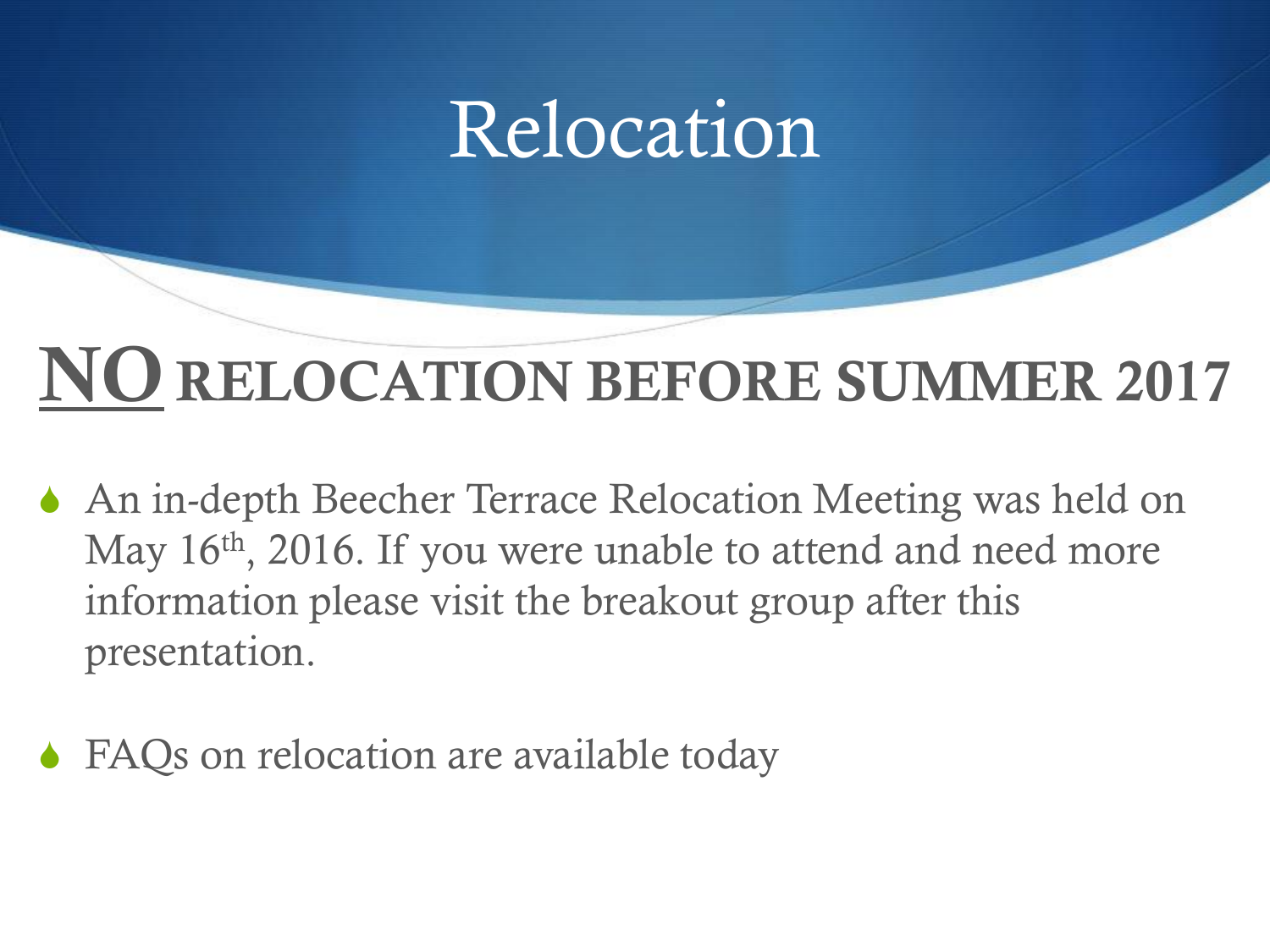# Vision Russell Transformation Plan Overview

#### **Transformation Plan Goals will be for both Beecher Terrace and Russell residents**

- $\blacklozenge$  Improve educational outcomes
- $\triangle$  Re-Create strong retail/service centers and expand economic opportunity for all
- $\bullet$  Increase the availability of high quality mixed-income housing
- $\bullet$  Improve community connectivity
- Improve health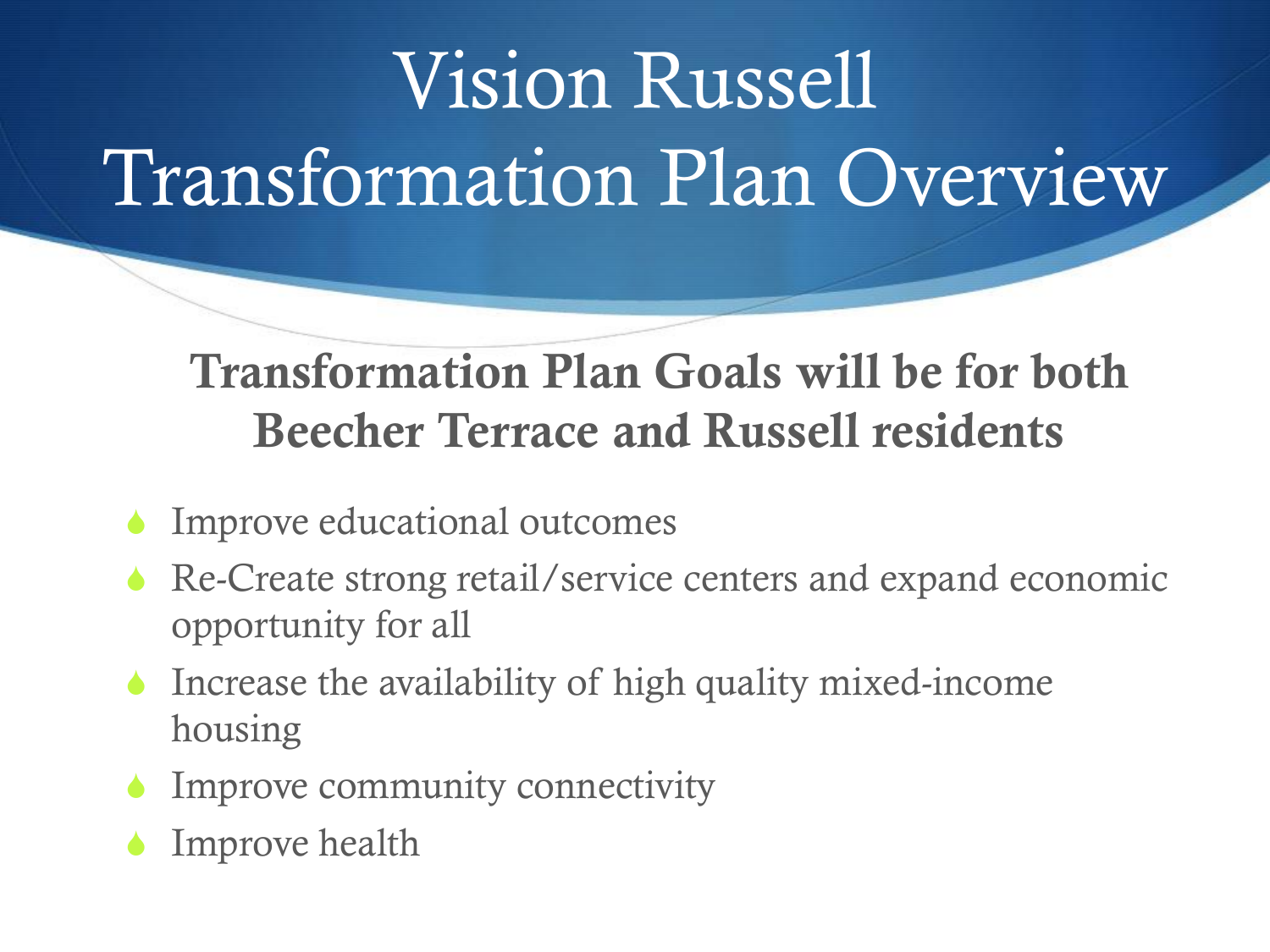#### **Improve Educational Outcomes**

- Russell children enter kindergarten ready to learn.
- Russell school age children are proficient in core academic subjects, and graduate high school college or career ready.

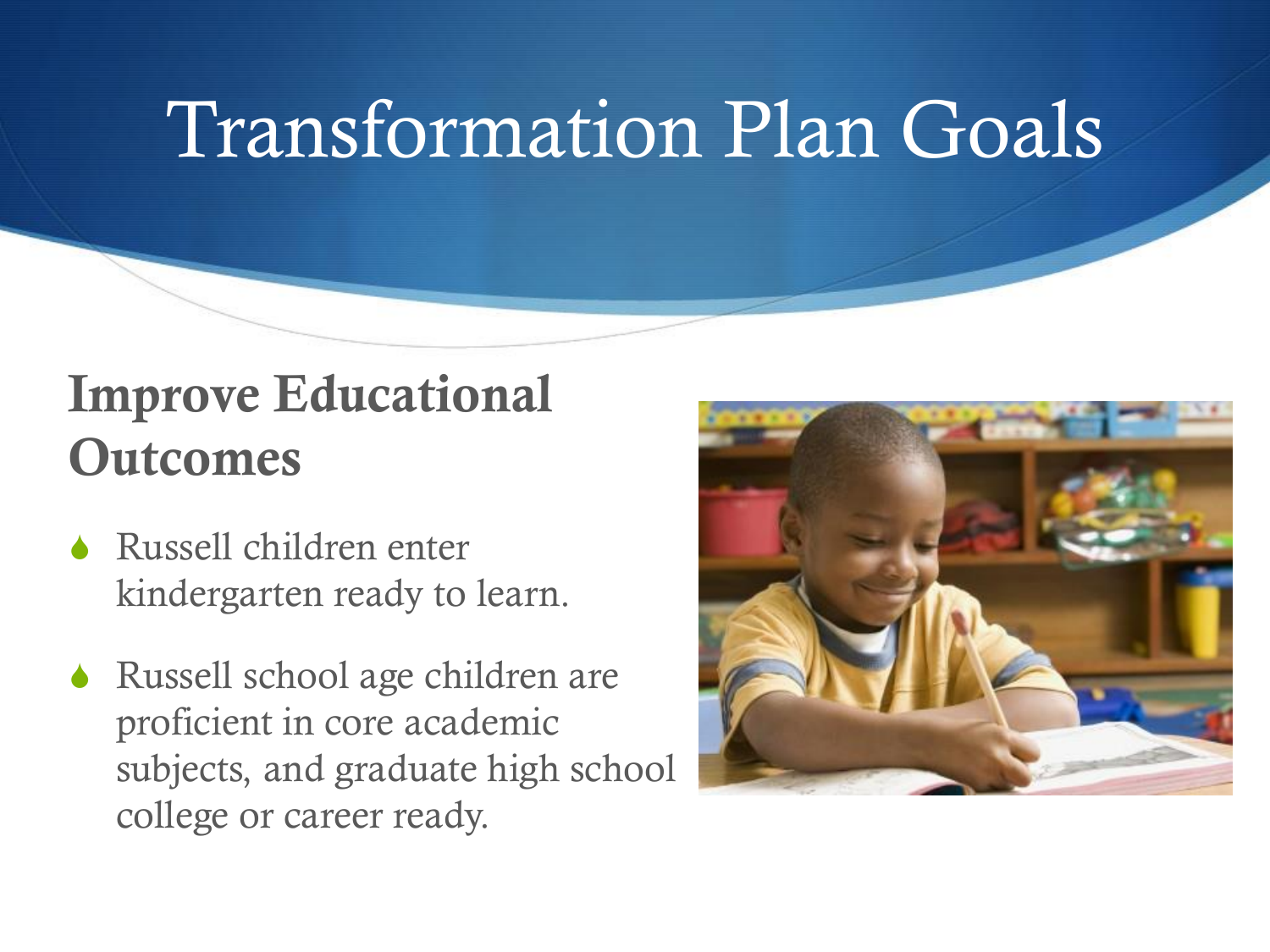#### **Recreate Strong Retail/Service Centers And Expand Economic Opportunity For All**

- Russell residents are financially secure.
- $\triangle$  Existing Russell businesses are encouraged to stay and grow, and new commercial activities are drawn to the area to further stimulate growth.

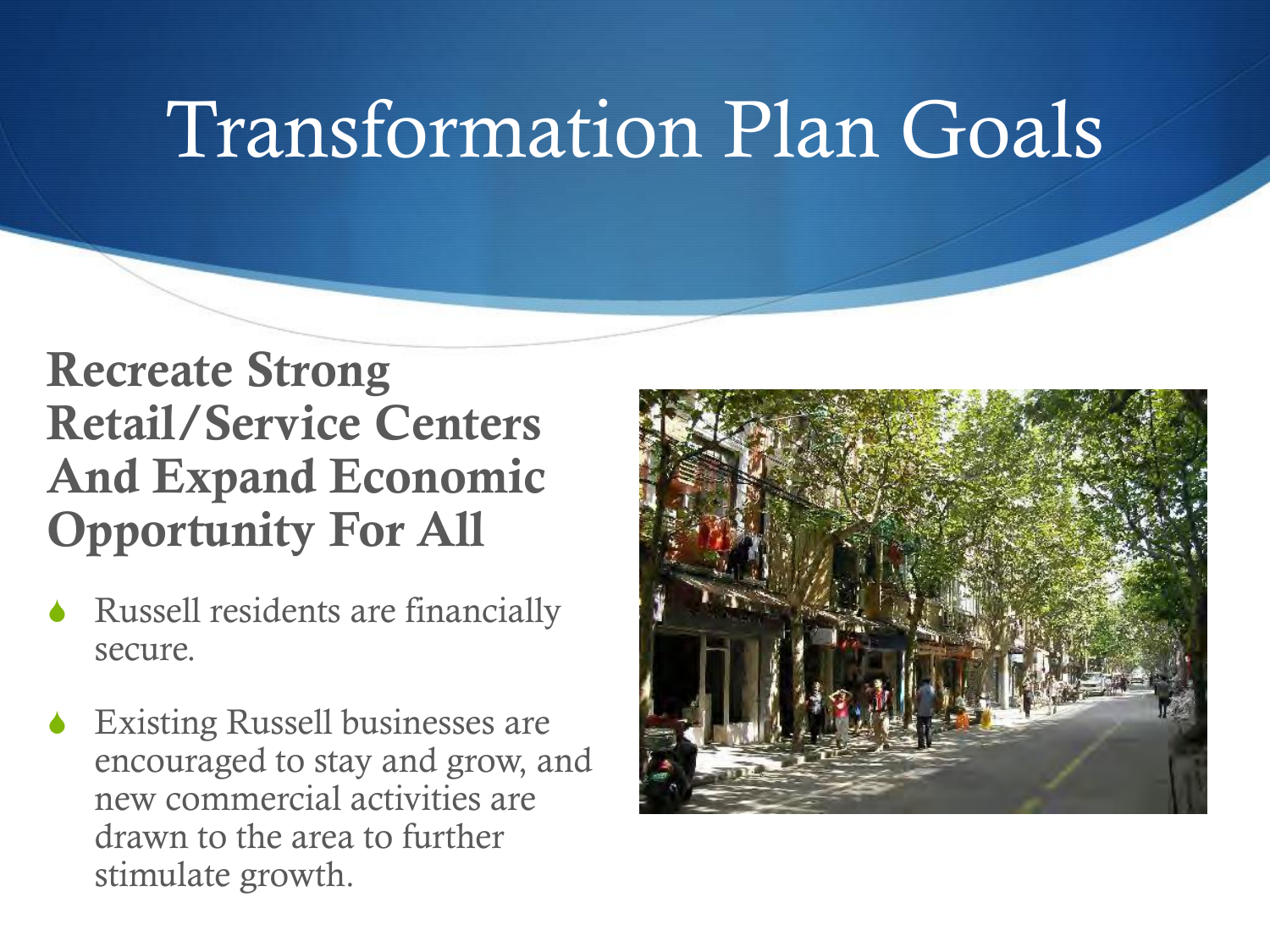#### **Increase Availability of High Quality Mixed-Income Housing**

- $\triangle$  Beecher Terrace is a vibrant, sustainable, mixed-income community that serves as a catalyst for new investment.
- $\bullet$  Russell offers a variety of high quality, affordable and marketrate homeownership and rental housing opportunities.

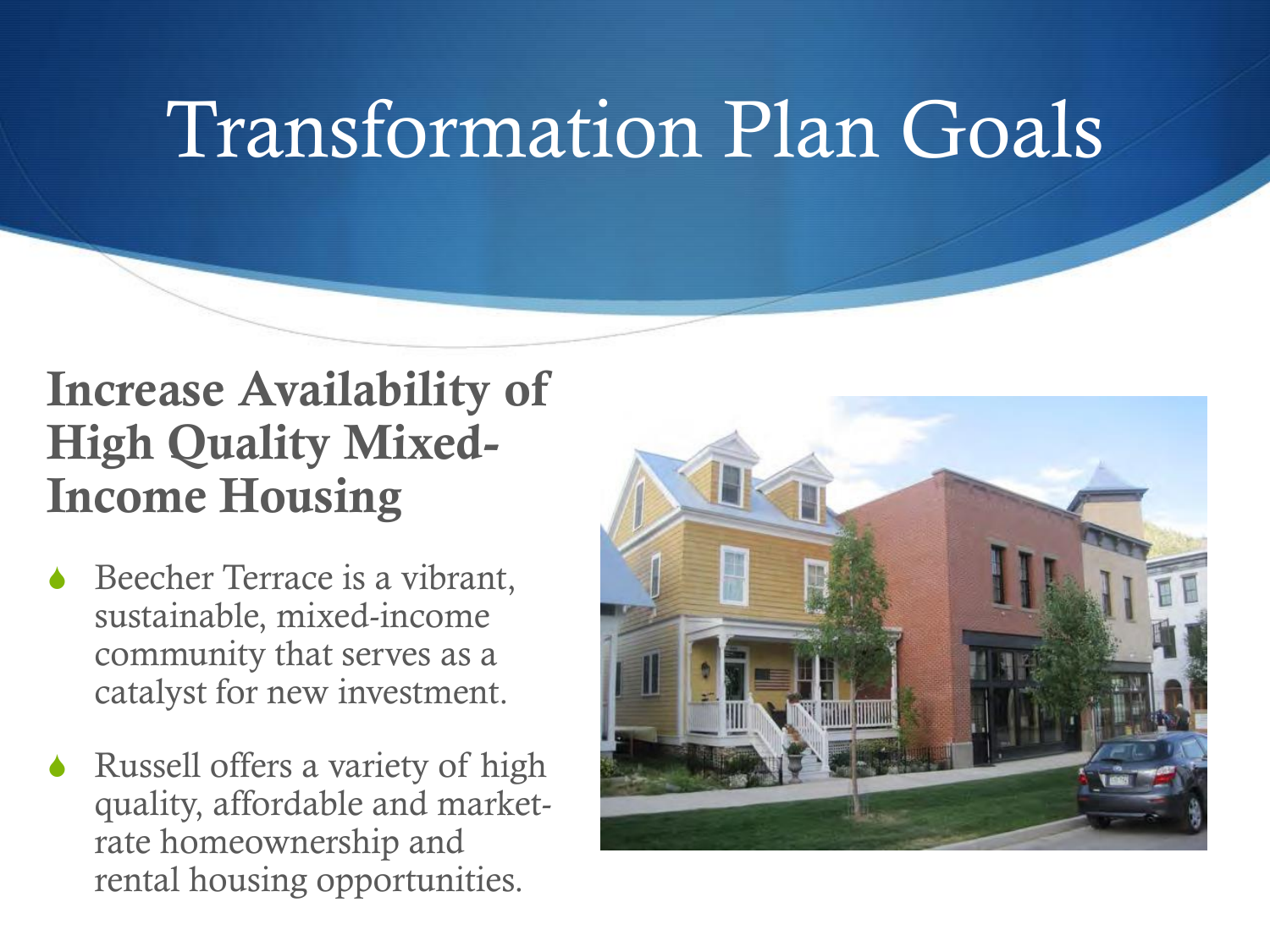#### **Improve Community Connectivity**

- Russell residents are engaged in community and civic life, and connected to resources.
- $\triangle$  Residents have safe and convenient multi-modal transportation options to access services, amenities and jobs.

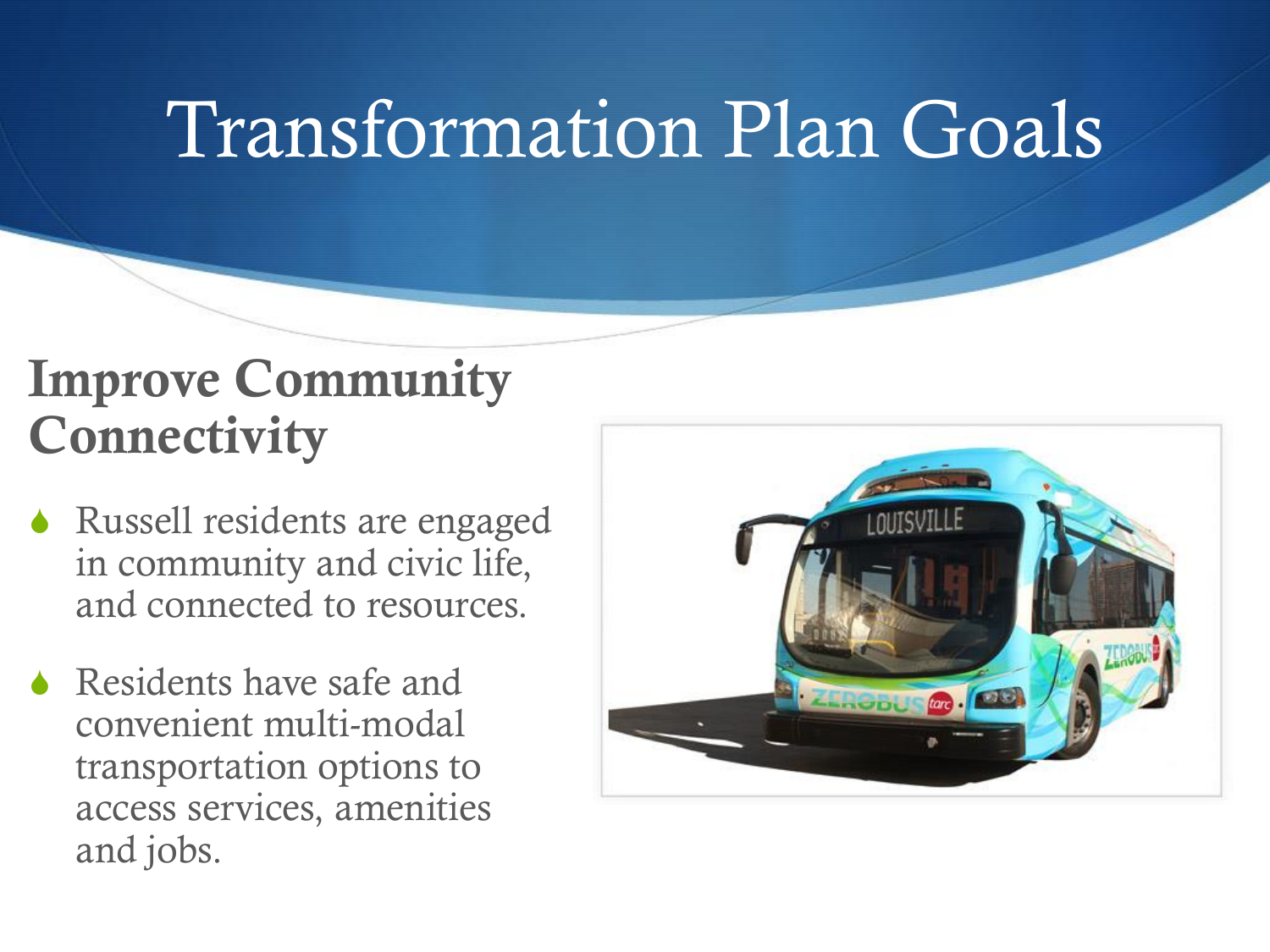#### **Improve Health**

- **Kesidents enjoy good** health and a strong sense of wellbeing.
- Russell's built environment supports health and safety.

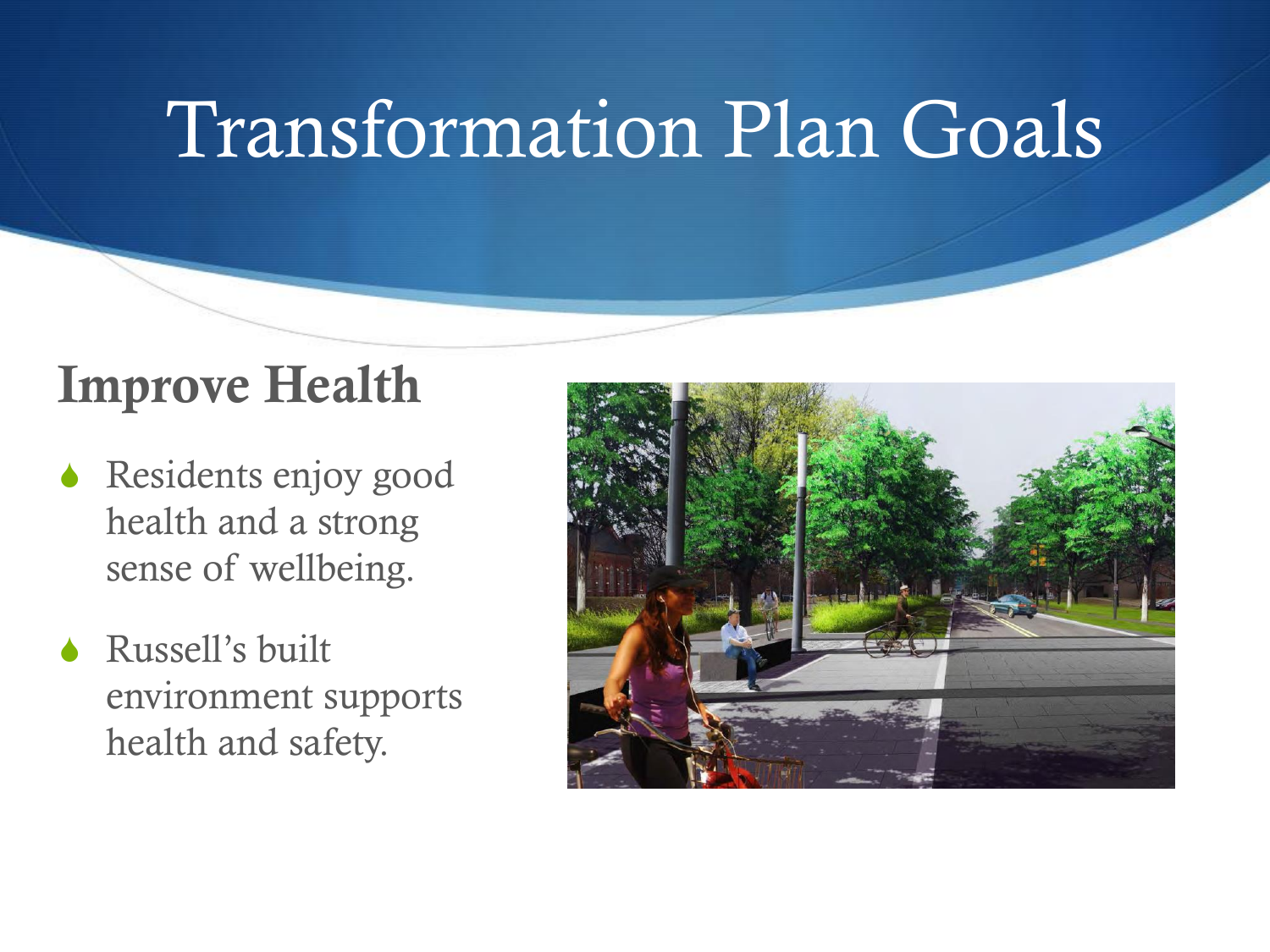#### Employment Opportunities

 $\triangle$  Economic improvement for Russell and its residents are important goals of the Choice Neighborhoods Initiative and the redevelopment plans for Beecher Terrace.